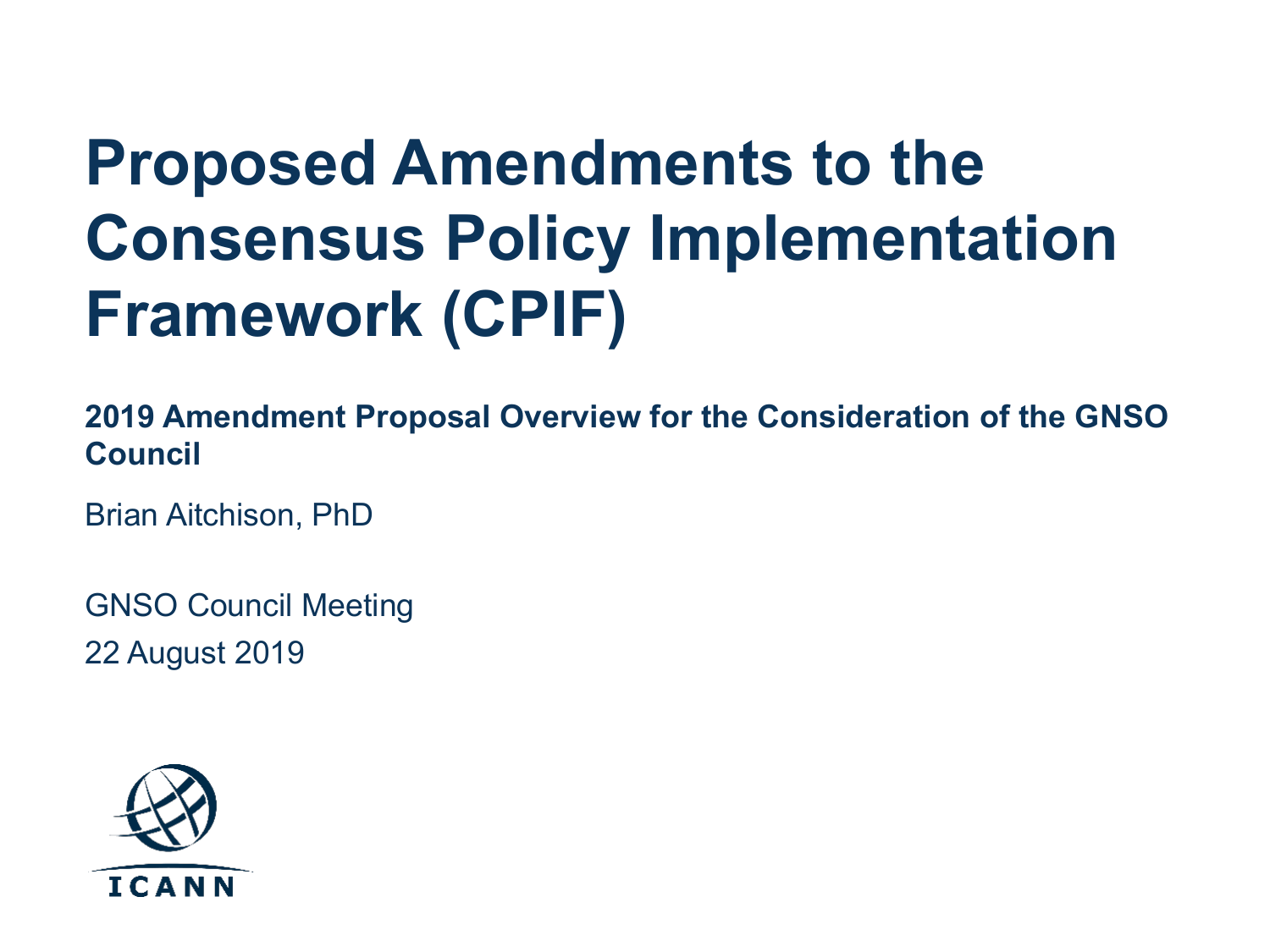## **Background**

- ¤ **2015**: ICANN org's Global Domains Division (GDD) drafts Consensus Policy [Implementation Framework in collaboration with GNSO Policy and](https://gnso.icann.org/en/group-activities/inactive/2015/policy-implementation)  Implementation Working Group (non-PDP)
- ¤ **Goal**: to establish a predictable "road map" for the ICANN community to follow as GDD implements GNSO-approved consensus policy recommendations
- ¤ **CPIF Point H:** *"ICANN org will continually review the implementation framework and related materials to encapsulate additional best-practices or to adjust the steps as a result of lessons learned with previous consensus policy projects."*
- ¤ **2018**: First round ("alpha test") of amendments carried out in collaboration with GNSO Council
- ¤ **2019 (planned)**: Second round ("beta test") of amendment process using proposed CPIF Amendment Framework in 2019 redlined version (see proposals in Section VII)

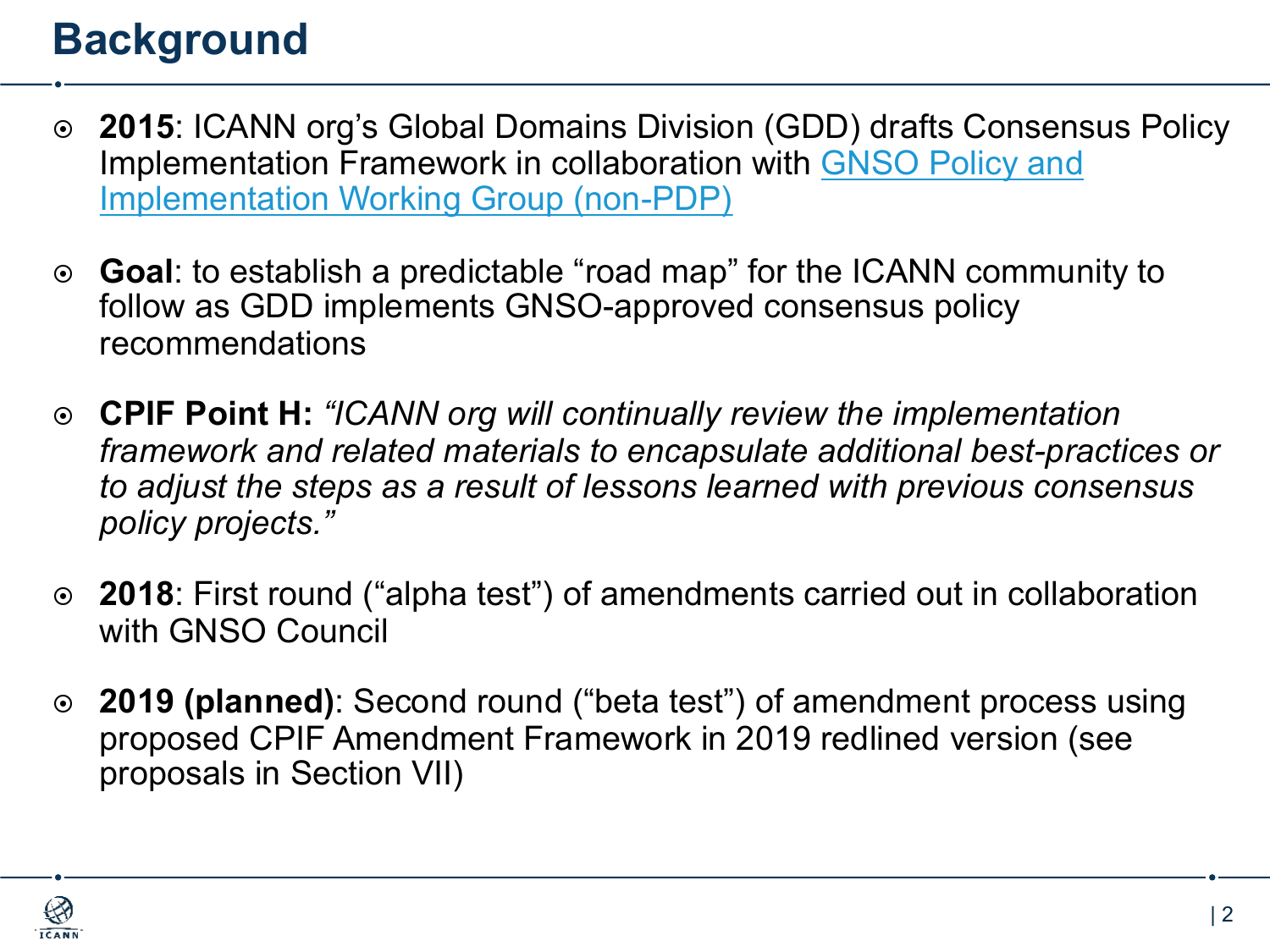## **Current Amendment Proposals**

#### **Two New Sections Proposed:**

- ¤ *Post-Implementation Consensus Policy Review Process* (new Section VI)  $\circ$  Policy Status Report  $\rightarrow$  GNSO Review and Input  $\rightarrow$  Next Steps
- ¤ *CPIF Amendment Process* (new Section VII)
	- $\circ$  Amendments proposed  $\rightarrow$  GNSO Review and Input  $\rightarrow$  Next Steps

#### **Minor Updates Throughout:**

- Updated language to sync more with GNSO guidelines
- Standardized and clarified language throughout
	- $\circ$  e.g.
		- CPIF "phases" rather than "stages"
		- GDD implements GNSO Consensus Policy *recommendations,* not GNSO "Consensus Policies" (not a Consensus Policy until effective date)
		- etc

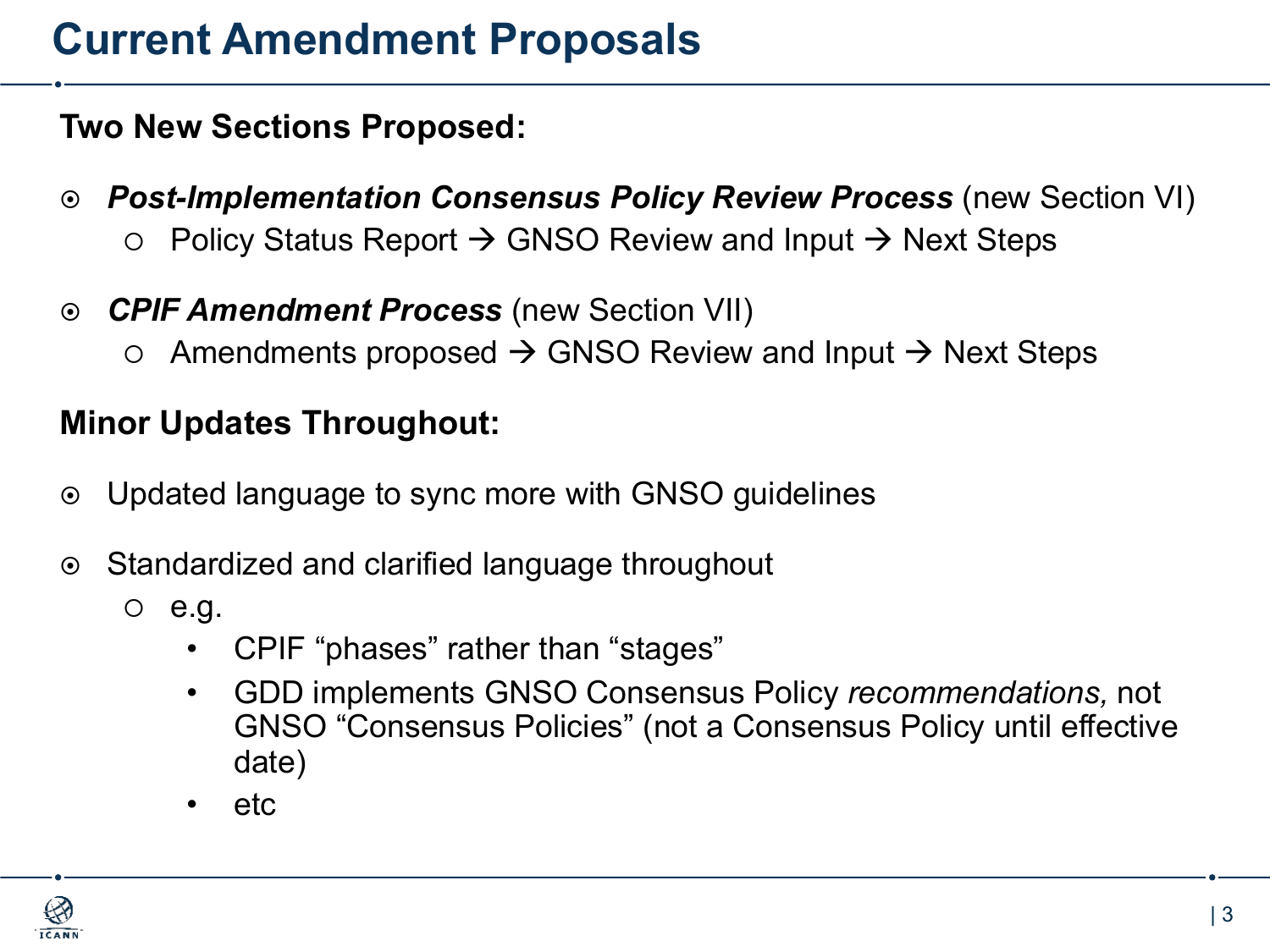## **2019 CPIF Amendment Proposals: GNSO Council Review**

- ⊙ Please review and provide feedback, if any, via email or using the comment function in the document
- **Please track any proposed changes**
- $\odot$  Please feel free to email me to discuss any proposals in detail: [brian.aitchison@icann.org](mailto:brian.aitchison@icann.org)
- ⊙ Please cc the GNSO Council list when submitting questions or input
- ¤ **Feedback requested by 25 October 2019\***

\*Please email if extension needed (cc Council list)